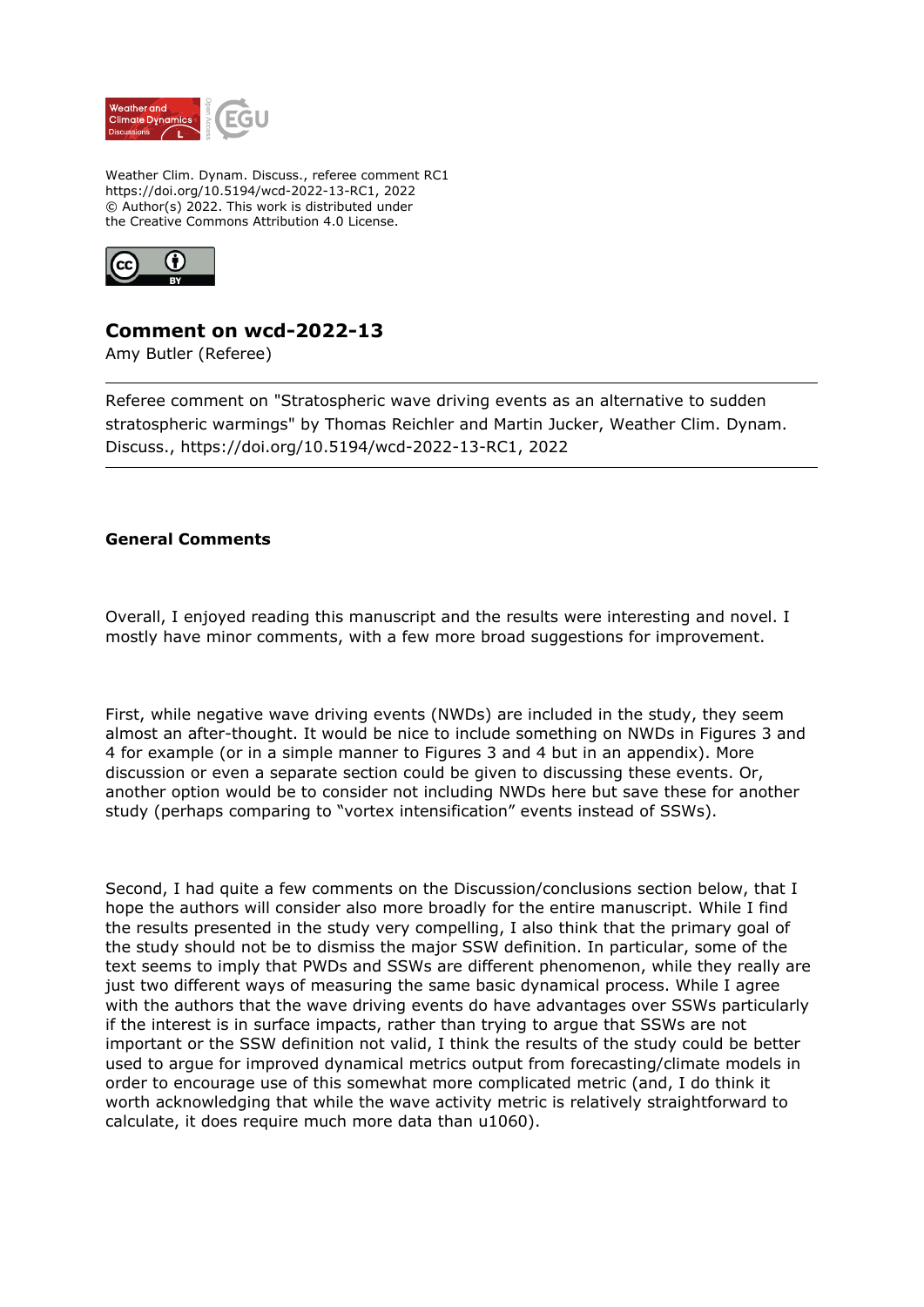## **Specific Comments**

Title: "sudden" appears twice. More generally, I suggest in the title and in the text (e.g., line 11, line 368) that the acronym for SSW is defined as "sudden stratospheric warming" rather than "stratospheric sudden warming"; reasons for which are described in Butler et al. 2015, footnote 1.

Line 12, line 35: "normal westerly"- to be clearer, specify "climatological wintertime westerly"

Line 13-14: Since the event date itself is presumably determined by the wave activity flux, remove "prior to the onset of the events".

Line 15-18: phrasing is confusing, plus this point is repeated in the next line. Suggest instead just stating "About half of the wave events are identical to SSWs. However, there exist several advantages for defining stratospheric weak extremes based on wave events rather than using the common SSW definition:…"

Line 31: What is meant by "inner core"? In the NH the warming often seems to start in one particular extratropical sector and move inwards towards the polar cap.

Line 41: Could you be more specific in terms of latitude/level of the CP07 definition?

Line 48: Here, I think you mean "it is unclear how effective this definition of SSWs is in capturing events with downward influence…"

Line 51-52: If the zonal wind reverses, how can it be considered a relatively minor perturbation? According to your prior paragraphs, the reversal is why major SSWs are considered so intense. Since this sentence also repeats the sentiment of the prior one about downward impacts, I would just remove it. The point about it being a based on a fixed threshold is perhaps really only important in the context of climatological model biases; or regarding your next statement on lines 53-54, which is a valid one.

Line 55-57: Is this your wave driving definition applied here to the SH? If not, it seems somewhat out of place to bring this up here (I like the point about the SH in the conclusions, but I would remove it here and focus only on the NH).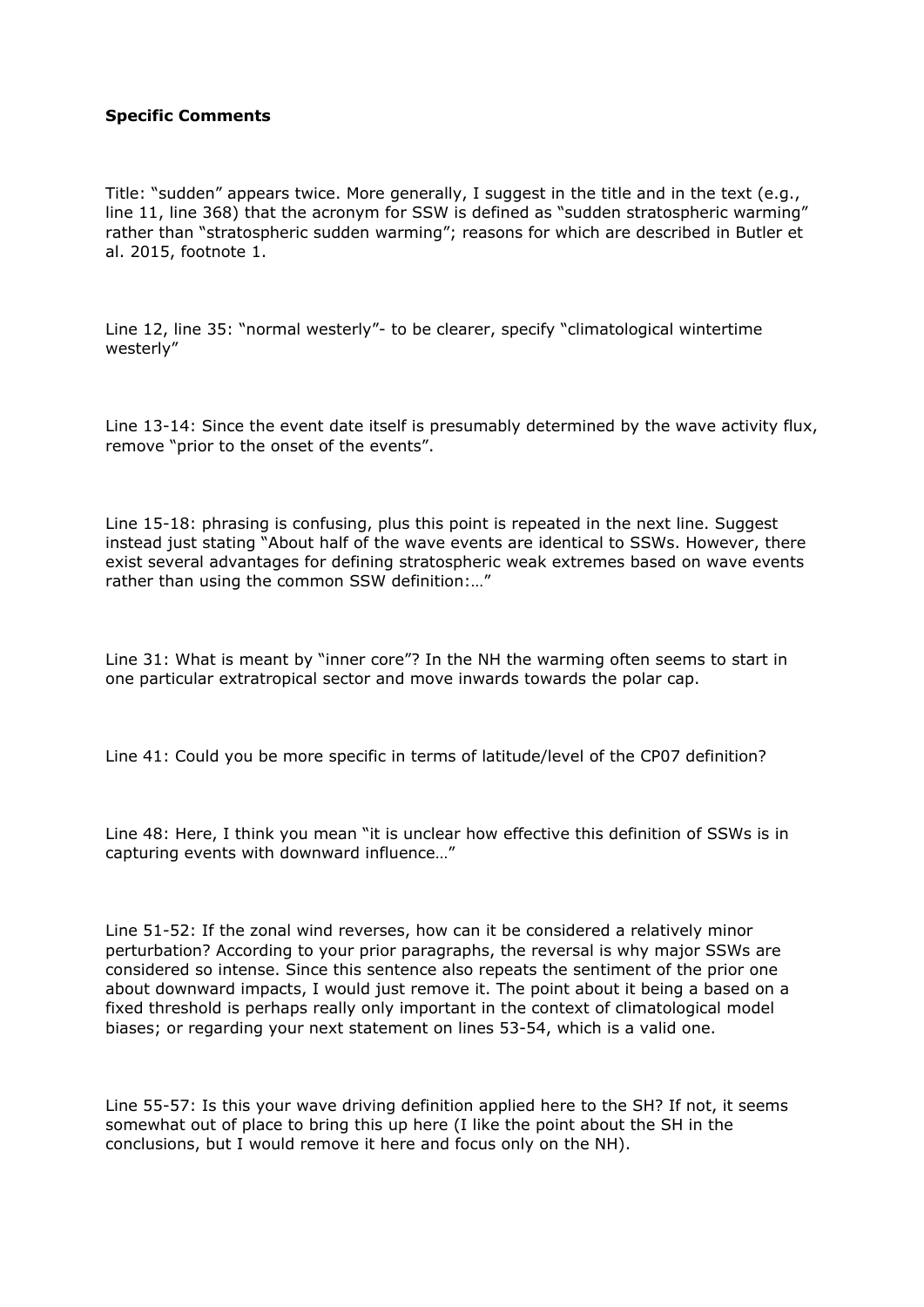Line 17, line 58, line 125, 405: Not sure about the word "traditional". Technically the traditional WMO one is not exactly the same as the CP07 definition; see Butler et al. 2015, which describes the long history of SSW definitions. Perhaps you should instead use the word "common" to describe this definition and state somewhere that by "common SSW definition" you mean the Charlton and Polvani definition.

Line 60: This paper should be cited here or elsewhere in the manuscript; it is very relevant: https://journals.ametsoc.org/view/journals/clim/30/14/jcli-d-16-0465.1.xml

Line 60-62: I agree, the SSW definition is not based on what precedes the event, but on the other hand is also not based on "their effect", at least at the surface, which is how this may be interpreted. Maybe "but instead on their stratospheric effect". I would also argue that a wind reversal is very much a "dynamically-oriented" metric, so I would rephrase (see also, Butler and Gerber 2018, which showed that the particular latitude and height of the CP07 definition does maximize dynamic metrics, at least for definitions based on wind reversals).

Line 61: This is the first time the predictability of SSWs is brought up. Could you make a brief statement about what lead times are expected for SSW prediction? (e.g., Domeisen et al. 2020 part I).

Line 74-96: There are other studies that suggest caution about how to interpret the 100 hPa eddy heat flux, which should perhaps be mentioned in this section somewhere, see, e.g.:

https://journals.ametsoc.org/view/journals/atsc/74/9/jas-d-17-0136.1.xml

Line 86: Do you test different levels? What about the wave activity at 50 or 10 hPa, for example? 100 hPa could still be muddied by tropospheric variability potentially.

Line 121: what is the model lid height?

Line 125: The CP07 definition is not exactly the WMO-criterion. See Butler et al. 2015.

Line 129, line 151: this should read "separated by at least 20 consecutive days of westerlies". See CP07 corrigendum:

https://journals.ametsoc.org/view/journals/clim/24/22/jcli-d-11-00348.1.xml. In your methodology described on line 151, are your events just separated by 20 days (regardless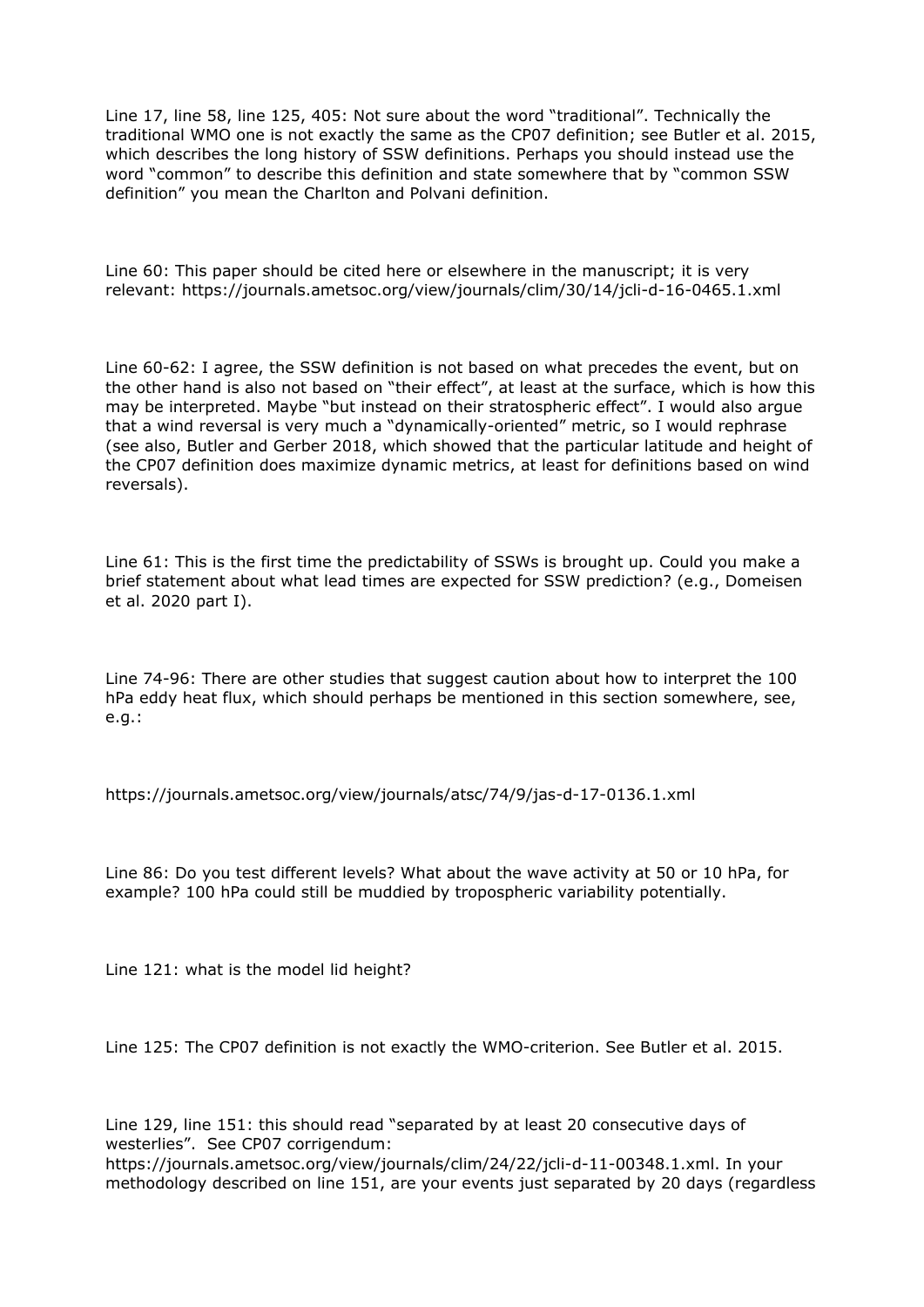of wind or PWD sign?). Please clarify.

Line 134: This seems like a broad latitude range to calculate Fz. Did you also try 45-75N or 40-80N as many other studies use?

Lines 134-136: I don't follow why multiplying by -1 ensures that a positive sign means upward propagation. Which term in Fp leads to upward propagation being negative?

Line 141: "of either sign"- this is confusing because the paragraph starts off describing "positive wave driving events" yet here you are looking for anomalies of Fz of either sign.

Line 150: What does it mean for this quantity to become negative? It's not clear in a physical sense how that signals a *positive* WD event. Perhaps an example would be useful? (it does become a bit more apparent in Figure 3).

Line 157: du\_min is not mentioned on line 129-130 as being saved for SSWs; might do so for consistency. Also the statistics listed here don't match what is listed in Table 1.

Line 199: This isn't apparent from the figure (the EX-PWD line falls beneath the SSW value at the 12.9 threshold).

Figure 2: This is a really nice figure. What are the units of event frequency (is this number of events per year multiplied by 100?)

Line 202: It would be nice to at least briefly mention that especially the SLP response in ERA5 is much noisier due to the smaller sample size, which means that the SLP difference between PWD and SSWs and the selected threshold is not significant in ERA5. I think the overall good agreement with the model does support the idea that using ERA5 here alone would be difficult and provides support for needing many samples from model experiments.

Line 220: I don't know if it will be clear to the general reader what is meant by the final warming here (I don't think it's been defined yet) and which zero-wind crossing you are referring to.

Line 229: I can see the "eastern" vs "western" dipole in the lag -15 panel but not so much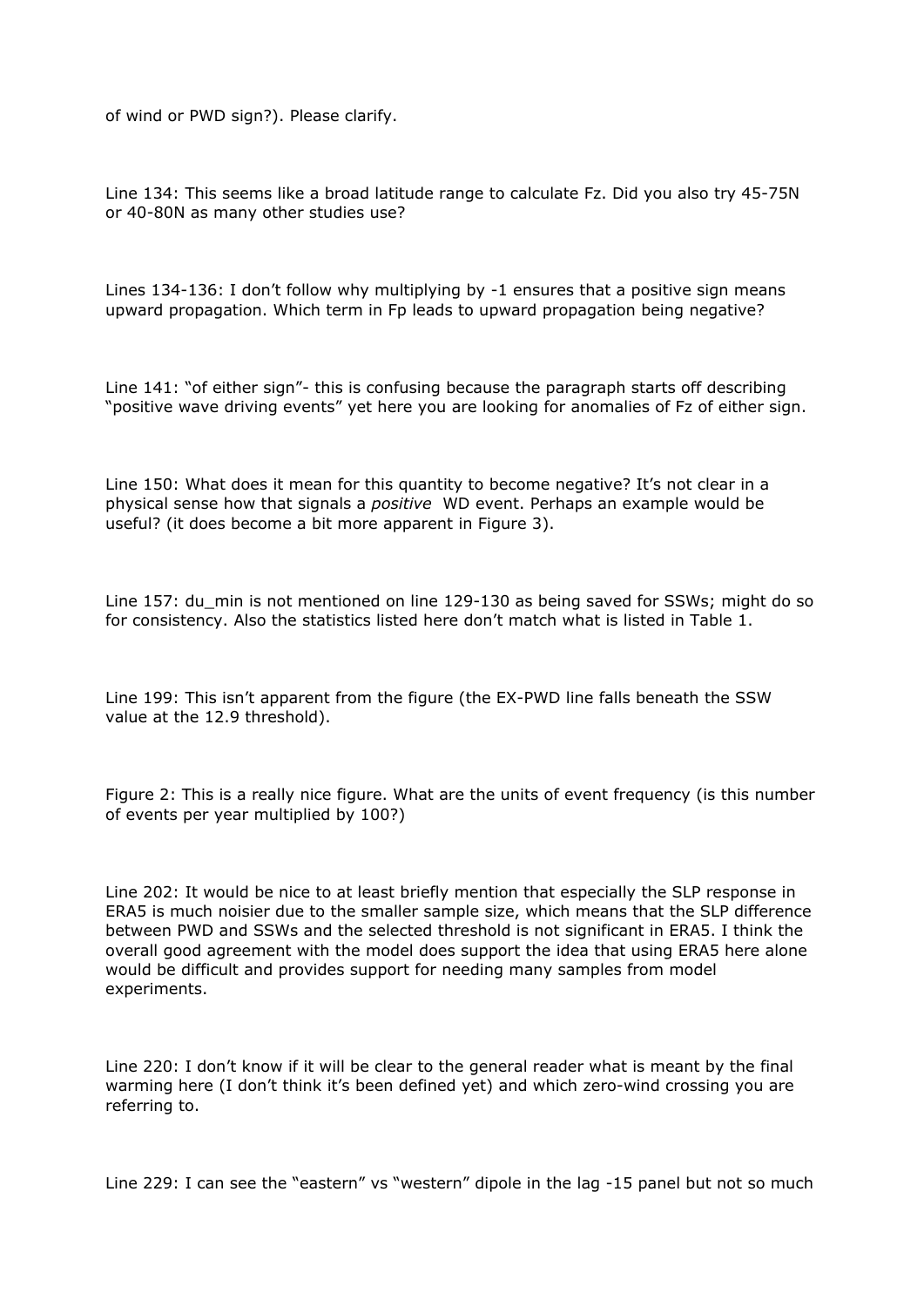in the lag -25 panel.

Line 248-253: Here, you have confused the sign of the NAM. The positive values here represent negative values of the NAM (at least, I hope this is the case!). The text should be fixed here; and since the NAM here is approximated by the polar cap geopotential height anomalies, either these should be labeled as such on the figure (instead of as the NAM), or they should be multiplied by -1 to match NAM polarity conventions.

Figure 5: Instead of event day of year, which doesn't seem that useful since it can be somewhat inferred from the location of the triangle, it would be more useful to put the accumulated wave driving value for each event as the small number.

Line 271: "when the polar vortex is weak" – would instead phrase as "when the polar vortex is climatologically weaker"

Line 283-286: I understand your point here, but on the other hand, each SSW also evolves differently, in terms of the morphology of the vortex, so in a similar fashion there is also much uncertainty about how that contributes to the surface response and timing of the response in terms of individual cold air outbreaks. This is of course underscored by your Figure 6 and the following discussion.

Figure 7: It's hard to tell whether the SSW curve is flat at the top or extends above the yaxis. It may be preferable to extend the y-axis so the peak can be seen. Also for panel (d); it's hard to see what is going on because the EX-SSW blocks the  $U^+$ .

Line 311: Is the narrower seasonality of SSWs in part by construction? Since they cannot be defined past the end of March in the CP07 definition. For a better comparison, you could consider a similar definition that uses the full calendar year- see Butler and Gerber 2018 (this also has the advantage of removing weak March SSWs; which may influence your results on the surface responses to SSWs being slightly weaker).

Line 319: here, U- events are likely dynamic final warmings, correct? I would distinguish these events from radiative final warmings (this is done to later, on lines 361-365, but perhaps that discussion should be moved up to here).

Line 320-321: I think here you are referring to the fact that the CP07 definition doesn't permit April SSWs, but perhaps that should be made clearer. I would find it hard to believe that the wind would reverse in April and still show a "complete vortex recovery" since the climatological mean date for the final warming is  $\sim$ April 12 and after that the winds are climatologically easterly, so what would a complete vortex recovery look like at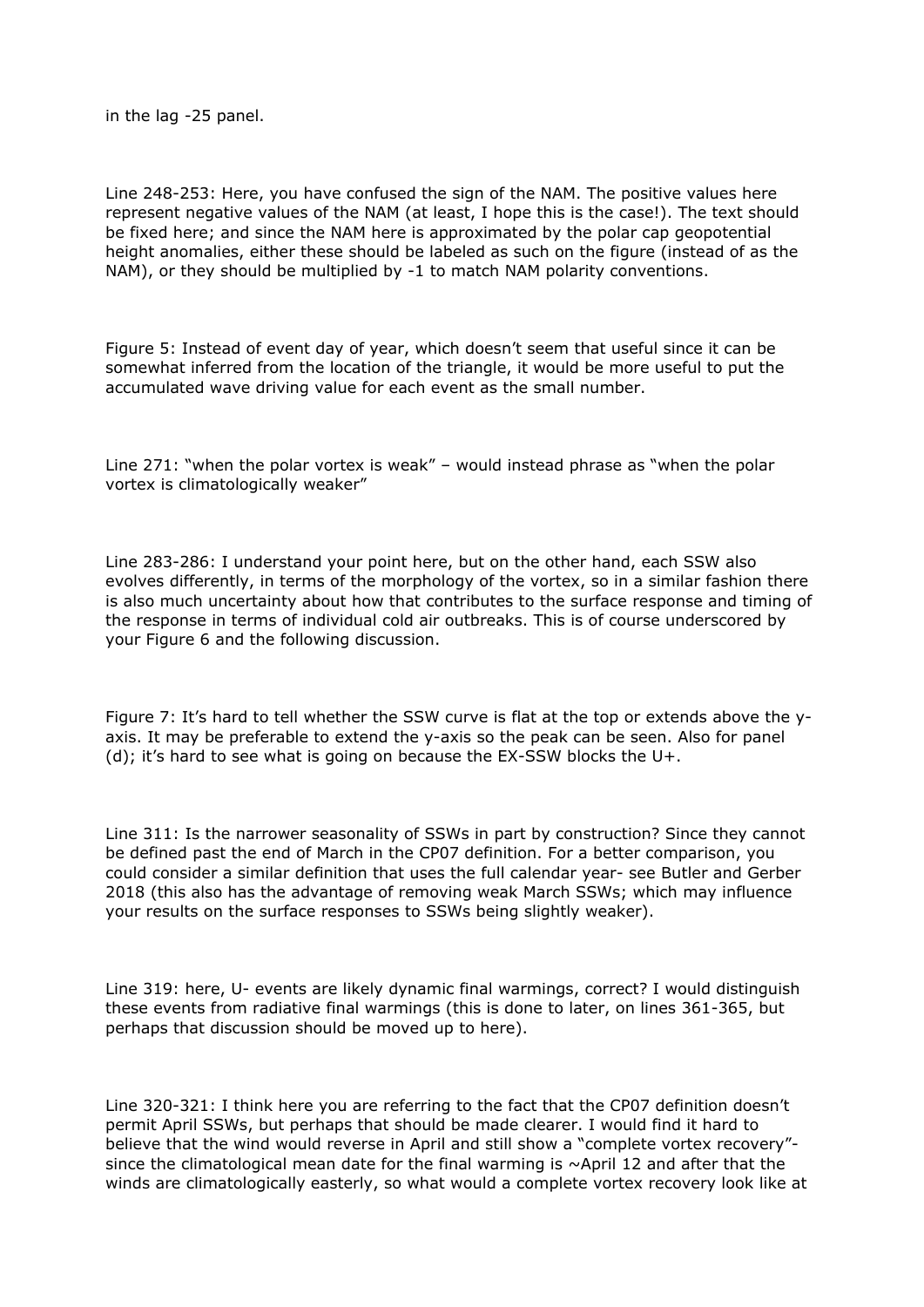that time of year? I would rephrase or remove this sentence.

Line 350: There appears to be no significant Pacific response to SSWs so I would remove that from the sentence. Could more be said about the NWD response? Intriguingly, the Pacific sector stands out much more strongly for NWDs (and for PWDs), compared to SSWs.

Line 350-354: Following the previous comment, could you show these patterns for ENSOneutral years only as in Figure 4? It seems like for over >4000 samples as in most of the model composites, and \*if\* the model does not show a strong preference for SSWs/PWDs/NWDs in only one phase of ENSO, then ENSO should basically average out, meaning that Pacific signals shouldn't really be associated with ENSO as suggested here. Is this the case? (i.e., what is the Nino 3.4 composite value for each of these maps?). Could the prominence of the Pacific signal instead be related to the wave driving itself in some way; a fingerprint of the wave driving response? I realize that the intention to investigate this further is mentioned for another paper, but given the strong differences in Pacific response here, I think it would be at least useful to mention the composite Nino 3.4 value in each case.

Lines 350-353: This statement is true but explains the ENSO related precursors to SSWs, not the response to SSWs, which is typically very North Atlantic-centric. The SSW composite in ERA5 in fact shows the opposite anomaly over the N. Pacific (top left Fig 8); this is likely related to ENSO "noise" affecting the composite in the small reanalysis dataset.

Lines 368-69: This sentence overstates the conclusions/implications of this study. This sentence gives the impression that it's the upward wave driving itself that is the most important source for stratospheric signals at the surface, but of course the wave driving has to first cause a change in the polar stratospheric circulation for it to have any influence. True, I think this study does show that that change does not have to be a full reversal of the winds as for the "major SSW" definition, but I think this sentence does a disservice to the role of SSWs in general, which has been well established in the literature. (The rest of the paragraph clarifies this point, but I would consider rewriting this sentence to better reflect the results of the study; lines 383-384 I think is a much better starting conclusion sentence for what the study shows).

Line 372: PWDs had the same frequency as SSWs but by construction of your chosen threshold, which should be clarified here.

Line 374-375: "just like SSWs, PWDs were preceded by increased amounts of wave activity flux" – this is also by definition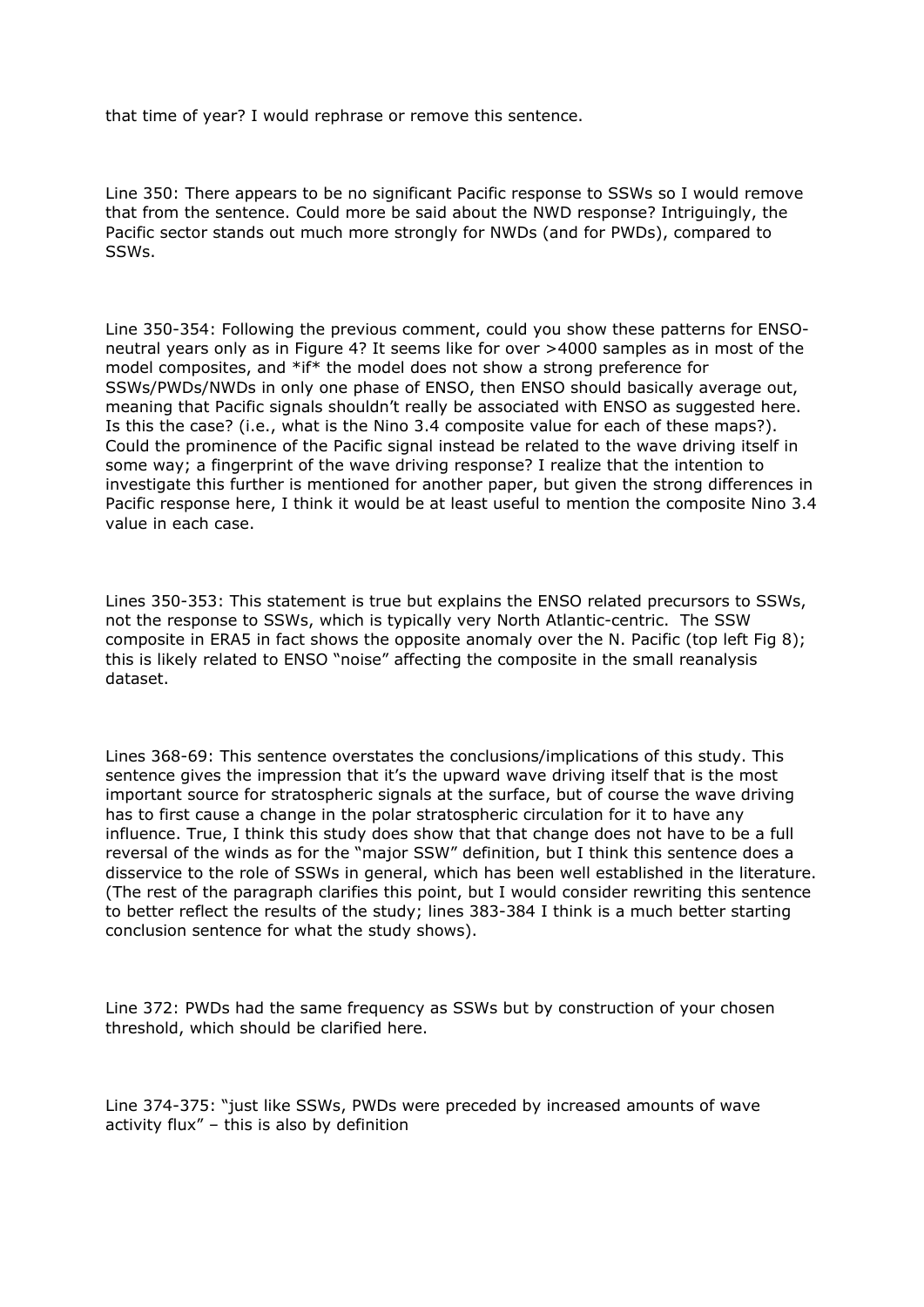Line 377: Here it should perhaps be clarified "half of all PWDs did not concur with major SSWs", since it's very likely that the other half were minor SSWs or final warmings.

Line 378: the more even distribution at least partially comes from PWDs including final warmings, whereas the SSW definition does not include final warmings by construction. While I do think it's an advantage that the PWD definition can detect dynamic final warmings that likely have similar impacts as SSWs, this distinction should be made clearer, as the SSW definition was purposefully designed to exclude final events, so it can't really be considered as a fault of the definition.

Line 378-379: I don't think this was shown anywhere. This assumes that the Pacific response in Figure 8 is from ENSO, but I think more will have to be provided (such as the composite value of Nino 3.4 for each plot in Fig 8) to make this statement.

Line 388: I disagree with this point. If there's any reason to use the common SSW definition, it's for its simplicity, particularly in model data because you just need daily u1060. It's much more intensive to calculate Fz (for which you need gridded daily v and T). I think a stronger stance this study could take is that you've demonstrated that PWDs are valuable measures of stratosphere-troposphere coupling, so there should be more demand for models to output daily v'T' (pre-calculated preferably on model time steps), and to participate in efforts to output these dynamical variables like DynVarMIP (few CMIP6 models did so).

 Additionally, while PWDs may include all these types of events, they don't distinguish between them, which is not necessarily an advantage. Instead, perhaps this should be stated as, while other definitions focus on separately defining all these variations of polar vortex variability and looking at differences between them, this goal of this definition is to identify events with greater surface impact, no matter the particular timing or evolution of the polar stratospheric circulation.

Line 391: I don't think this can be stated so strongly here unless you test this explicitly. I agree that Figure 3b hints some lengthening of wave activity flux prior to the event, but it's not a guarantee that this will translate into better predictability of these events. I would soften this statement, e.g., "potentially lengthen the forecast horizon"…

## **Technical Corrections**

Line 19, line 56, and throughout: capitalize Southern/Northern Hemisphere

Line 50: I don't think NAM has yet been defined anywhere